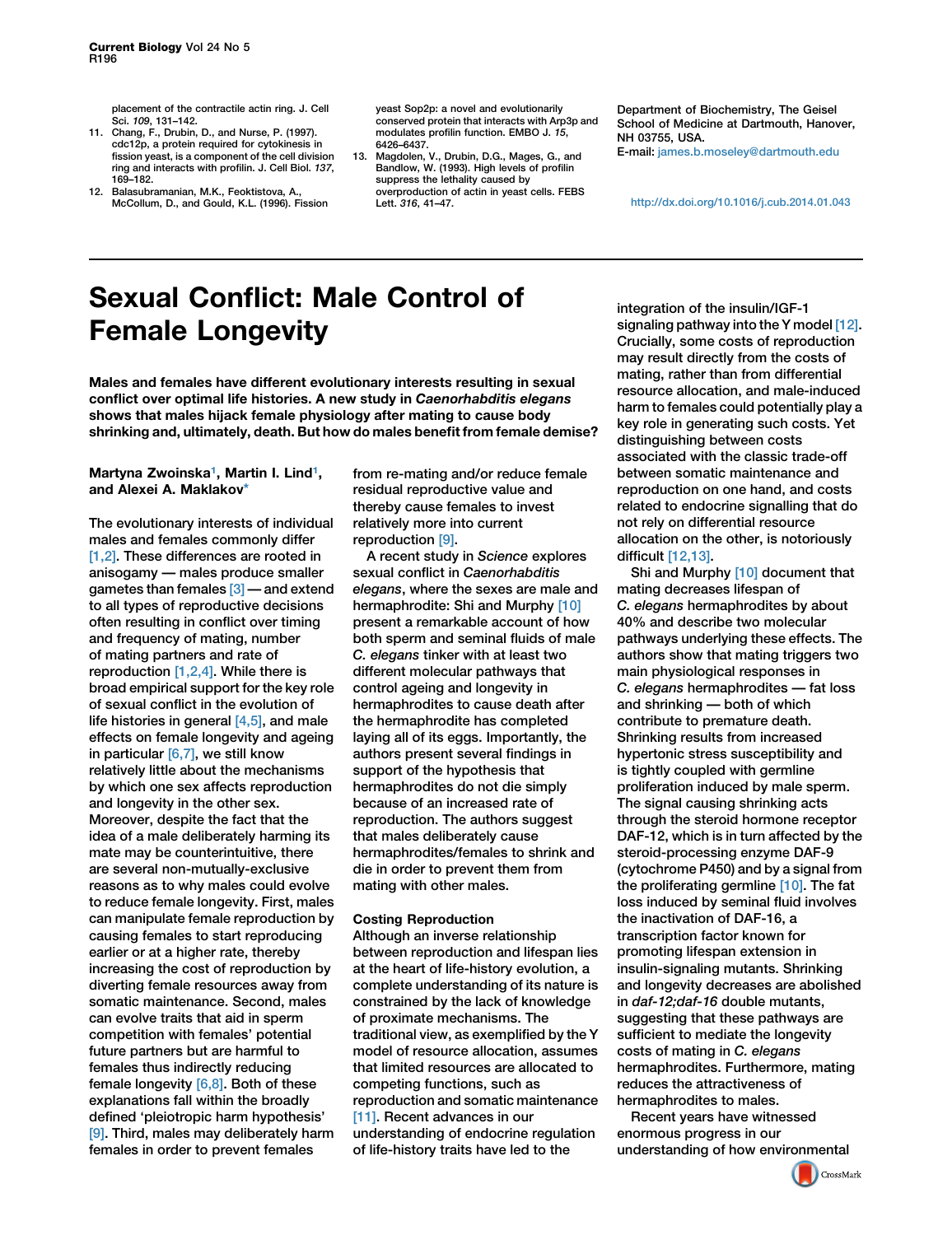<span id="page-1-0"></span>cues and internal signals guide life-history decisions: reproductive schedules and longevity proved to be plastic traits regulated by, among others, smell of food, presence or smell of conspecifics, reproductive opportunities, and signals from reproductive organs and the nervous system [14,15]. Conserved endocrine pathways that integrate these signals involve steroid hormones, insulin/IGF-1 and target-of-rapamycin (TOR). Together these pathways control developmental timing, larval diapause, reproductive maturation, stress resistance, metabolism and lifespan [\[16\]](#page-2-0). Since all these pathways converge on fat metabolism, the idea emerged that fat mediates the trade-off between lifespan and reproduction [\[16\].](#page-2-0) Indeed, fat loss (up to 50%) was observed by Shi and Murphy [10], and contributed to the early death of hermaphrodites. However, shrinking induced by osmotic stress susceptibility represented an independent life-shortening mechanism. This agrees with studies reporting that reproduction renders organisms more vulnerable to different stresses [12]. Furthermore, Shi and Murphy [10] did not find longevity costs of egg production, in agreement with previous studies in C. elegans [\[17\].](#page-2-0) Thus, in Caenorhabditis nematodes endocrine signaling pathways control resource allocation, stress susceptibility and longevity and these very pathways are hijacked by males, causing death of hermaphrodites or females. But does the absence of correlation between fecundity and longevity rule out the classic life-history trade-off between reproduction and somatic maintenance? First, trade-offs between reproduction and survival are often seen only under conditions when resources are limited. Second, it has been emphasized previously that endocrine signalling can cause damage to soma in different ways — for example, by altering somatic anabolism — and ablation of egg production does not necessarily remove this cost [12,13]. The germline signal can cause resources to be diverted to reproduction away from the soma and this would result in somatic damage even if the resources are not subsequently utilized in egg production because gonads are ablated or because eggs cannot be synthesized. This is the so-called 'tap' analogy — if the bucket is being filled from the tap,

removing the bucket will not save water [13,18]. Similarly, if the tap to the 'soma bucket' is closed, somatic maintenance will suffer even if freed resources are not used for reproduction.

## How Do Males Benefit?

Shi and Murphy [10] provide an exceptionally detailed account of how males take control over hermaphrodite/female ageing and longevity. But how do males benefit from female demise? Since traits related to sperm competition easily evolve in C. elegans [\[19\]](#page-2-0), and males reduce female longevity in multiple ways [10,15,17], it is logical to suggest a male benefit. However, if the male-induced shrinking and reduction of hermaphrodite lifespan are manifestations of sexual conflict, it must also reduce the fitness of hermaphrodites.

Evidence from gonochoristic C. remanei (where the sexes are male and female) has led to the suggestion that premature death following a single mating can indeed be costly. While the C. elegans hermaphrodites were allowed to mate for only one day in the study by Shi and Murphy [10], the reproductive output of C. remanei females increases with increased access to males over their reproductive lifespan, up to a point when the cost of mating apparently counteracts the reproductive benefit, suggesting that female C. remanei are sperm limited even after mating [\[20\]](#page-2-0). If this is true also for C. elegans, then male-induced shrinking and death may indeed be detrimental for hermaphrodites because it reduces their potential reproductive output.

The study by Shi and Murphy [10] provides an exciting new insight into how males can control female longevity. Further studies should continue to investigate the evolutionary consequences of this manipulation. One intriguing aspect of this study is that daf-12 mutants, which do not shrink, still have higher fecundity when mated. Future studies will likely continue investigating the effects of male manipulation on male and female/ hermaphrodite fitness. This could be achieved by varying male manipulative ability or female response — mutants, RNAi knockdown, and experimental evolution all can come in handy — and then comparing fitness of manipulated and control worms under the

conditions that allow for multiple mating and sperm competition. Ideally, this should be done while comparing the hermaphroditic species, where males are present in small numbers, with gonochoristic species, where a 50:50 sex ratio is the norm. The economics of sexual conflict has been at the forefront of evolutionary research for quite some time, but arguably the progress has been hindered by the lack of mechanistic understanding of the physiological and molecular processes behind the evolutionary patterns of sexual antagonism that we commonly observe. Findings like Shi and Murphy's [10] will allow us to use advances in molecular biology to increase our understanding of male–female co-evolution.

#### References

- 1. Trivers, R. (1972). Parental investment and sexual selection. In Sexual Selection and the Descent of Man 1871-1971, B. Campbell, ed. (Chicago: Aldine), pp. 136–179.
- 2. Parker, G.A. (1979). Sexual selection and sexual conflict. In Sexual Selection and Reproductive Competition in Insects, M.S. Blum and N.A. Blum, eds. (New York: Academic), pp. 123–166.
- 3. Parker, G.A., Baker, R.R., and Smith, V.G.F. (1972). The origin and evolution of gamete dimorphism and the male-female phenomenon. J. Theor. Biol. 36, 529–553.
- 4. Arnqvist, G., and Rowe, L. (2005). Sexual Conflict (Princeton: Princeton University Press).
- 5. Wedell, N., Kvarnemo, C., Lessells, C.K.M., and Tregenza, T. (2006). Sexual conflict and life histories. Anim. Behav. 71, 999–1011.
- 6. Chapman, T., Liddle, L.F., Kalb, J.M., Wolfner, M.F., and Partridge, L. (1995). Cost of mating in Drosophila melanogaster females is mediated by male accessory-gland products. Nature 373, 241–244.
- 7. Maklakov, A.A., Kremer, N., and Arnqvist, G. (2005). Adaptive male effects on female ageing in seed beetles. Proc. R. Soc. Lond. B 272, 2485–2489.
- 8. Civetta, A., and Clark, A.G. (2000). Correlated effects of sperm competition and postmating female mortality. Proc. Natl. Acad. Sci. USA 97, 13162–13165.
- 9. Morrow, E.H., Arnqvist, G., and Pitnick, S. (2003). Adaptation versus pleiotropy: why do males harm their mates? Behav. Ecol. 14, 802-806.
- 10. Shi, C., and Murphy, C.T. (2013). Mating induces shrinking and death in Caenorhabditis mothers. Science. [http://dx.doi.org/10.1126/](http://dx.doi.org/10.1126/science.1242958) [science.1242958](http://dx.doi.org/10.1126/science.1242958).
- 11. Van Noordwijk, A.J., and Dejong, G. (1986). Acquisition and allocation of resources - their influence on variation in life-history tactics. Am. Nat. 128, 137–142.
- 12. Harshman, L.G., and Zera, A.J. (2007). The cost of reproduction: the devil in the details. Trends Ecol. Evol. 22, 80–86.
- 13. Barnes, A.I., and Partridge, L. (2003). Costing reproduction. Anim. Behav. 66, 199–204.
- 14. Linford, N.J., Kuo, T.H., Chan, T.P., and Pletcher, S.D. (2011). Sensory perception and aging in model systems: from the outside in. Annu. Rev. Cell Dev. Biol. 27, 759–785.
- 15. Maures, T.J., Booth, L.N., Benayoun, B.A., Izrayelit, Y., Schroeder, F.C., and Brunet, A. (2013). Males shorten the life span of C. elegans hermaphrodites via secreted compounds. Science. [http://dx.doi.org/10.1126/science.](http://dx.doi.org/10.1126/science.1244160) [1244160.](http://dx.doi.org/10.1126/science.1244160)